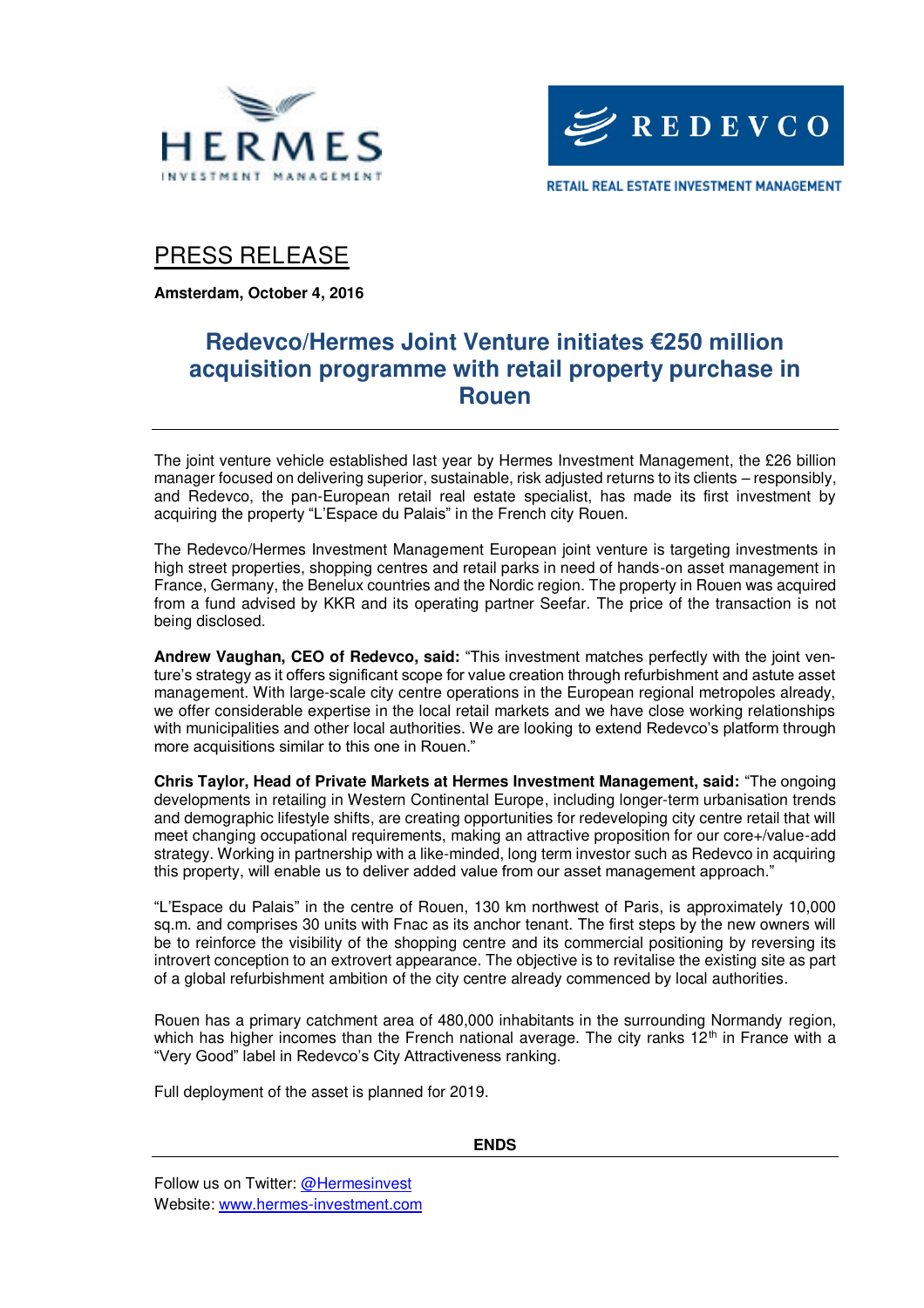



**RETAIL REAL ESTATE INVESTMENT MANAGEMENT** 

# PRESS RELEASE

#### **ABOUT REDEVCO:**

Redevco is an independent, pan-European real estate investment management company specialised in retail property. The 390 assets under management are spread across the strongest retail concentrations in Austria, Belgium, France, Germany, Hungary, Luxembourg, the Netherlands, Portugal, Spain, Switzerland and the United Kingdom. Redevco partners with over 1,000 retailers.

For further information about Redevco please visit [www.redevco.com.](http://www.redevco.com/)

#### **Hermes Investment Management**

Hermes is focused on delivering superior, sustainable, risk adjusted returns for our clients – responsibly.

Hermes manages assets on behalf of more than 330 clients\* across equities, fixed income, alternatives and real estate, with £26 billion\* assets under management. In Hermes EOS, we have the industry's leading engagement resource, advising on £189 billion\* of assets.

### We believe in **Excellence**, **Responsibility** and **Innovation**

- **Excellence:** We aspire to excellence in everything we do. This manifests itself most visibly in our investment performance. We will only offer products to our clients where we believe there is a strong investment thesis and where we can deliver sustainable alpha.
- **Responsibility:** We believe it is our responsibility to lead discussion and debate about the fiduciary responsibilities of fund managers to our clients, their stakeholders and, ultimately, society at large. We have always sought positive engagement with the firms in which we invest.
- **Innovation**: We have the entrepreneurial culture to identify forward-looking products that meet those needs, along with the resources and speed-to-market mentality to develop them rapidly.

Our structure gives clients globally the benefit of access to a broad range of specialist, high conviction investment teams operating within an established and robust operating platform. Hermes' investment solutions include:

- **Private markets** International real estate, UK commercial real estate, UK private rental sector real estate, infrastructure and private equity
- **High active share equities** Asia, global emerging markets, Europe, US, global, and small and mid cap
- **Credit** Absolute return, global high yield, multi strategy, real estate debt, direct lending and global investment grade
- **Multi asset** Multi asset inflation
- **Responsible Investment Services -**Corporate engagement, intelligent voting and public policy engagement

\*Please note the total AUM figure includes £5.1bn of assets managed or under an advisory agreement by Hermes GPE LLP ("HGPE"), a joint venture between Hermes Fund Managers Limited ("HFM") and GPE Partner Limited. HGPE is an independent entity and not part of the Hermes group. £0.2bn of total group AUM figure represents HFM mandates under advice. Source: Hermes as at 30 June 2016 with the exception of one portfolio using estimated values totalling £97.7m as at 29 February 2016.

#### **For further information please contact:**

**Redevco**  Priscilla Tomasoa Head of PR & Corporate Communications Redevco B.V. Wibautstraat 224 1097 DN Amsterdam, The Netherlands Tel.: +31 20 599 6262 Fax: +31 20 599 6263 Email: [priscilla.tomasoa@redevco.com](mailto:priscilla.tomasoa@redevco.com) Website: [www.redevco.com](http://www.redevco.com/)